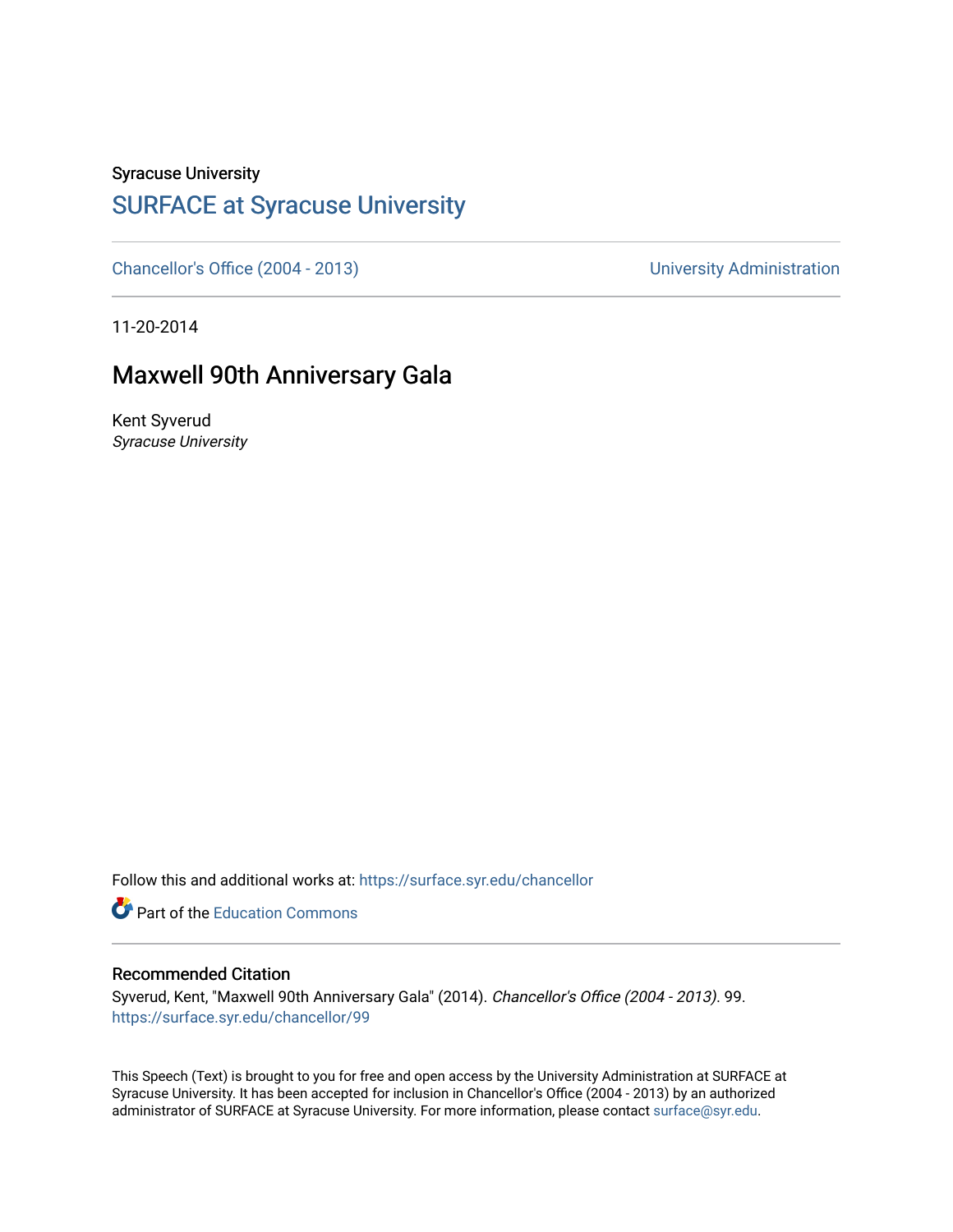# **Syracuse University**

Remarks by Chancellor Kent Syverud Delivered on Thursday, November 20, 2014 Location: Center for Strategic and International Studies, Washington, DC Remarks: Maxwell 90<sup>th</sup> Anniversary Gala

*The Chancellor was introduced by University Professor and Co-Chair, Sean O'Keefe*

It is such a pleasure to be with all of you here tonight at the Center for Strategic and International Studies, the new home of the Maxwell School of Citizenship and Public Affairs at Syracuse University in the nation's capital, as we celebrate Maxwell's rich history and promising future.

It's an honor to help usher in the new decade of the Maxwell School that leads up to its centennial anniversary in 2024. The Maxwell School was founded on October 3, 1924, as the School of Citizenship and Public Affairs, a unit of Syracuse University's College of Liberal Arts.

The new school offered an undergraduate citizenship course, a new department and weekly seminar in political science, and a one-year graduate program in public administration (the first MPA program in the U.S.).

A lot has changed in the past nine decades, as the Maxwell School, named for founding donor George Maxwell, has become internationally renowned for the quality of its academic programs and graduate and undergraduate classes in the social sciences, for its research and scholarship, and for its reputation as a place where scholars and practitioners work collaboratively.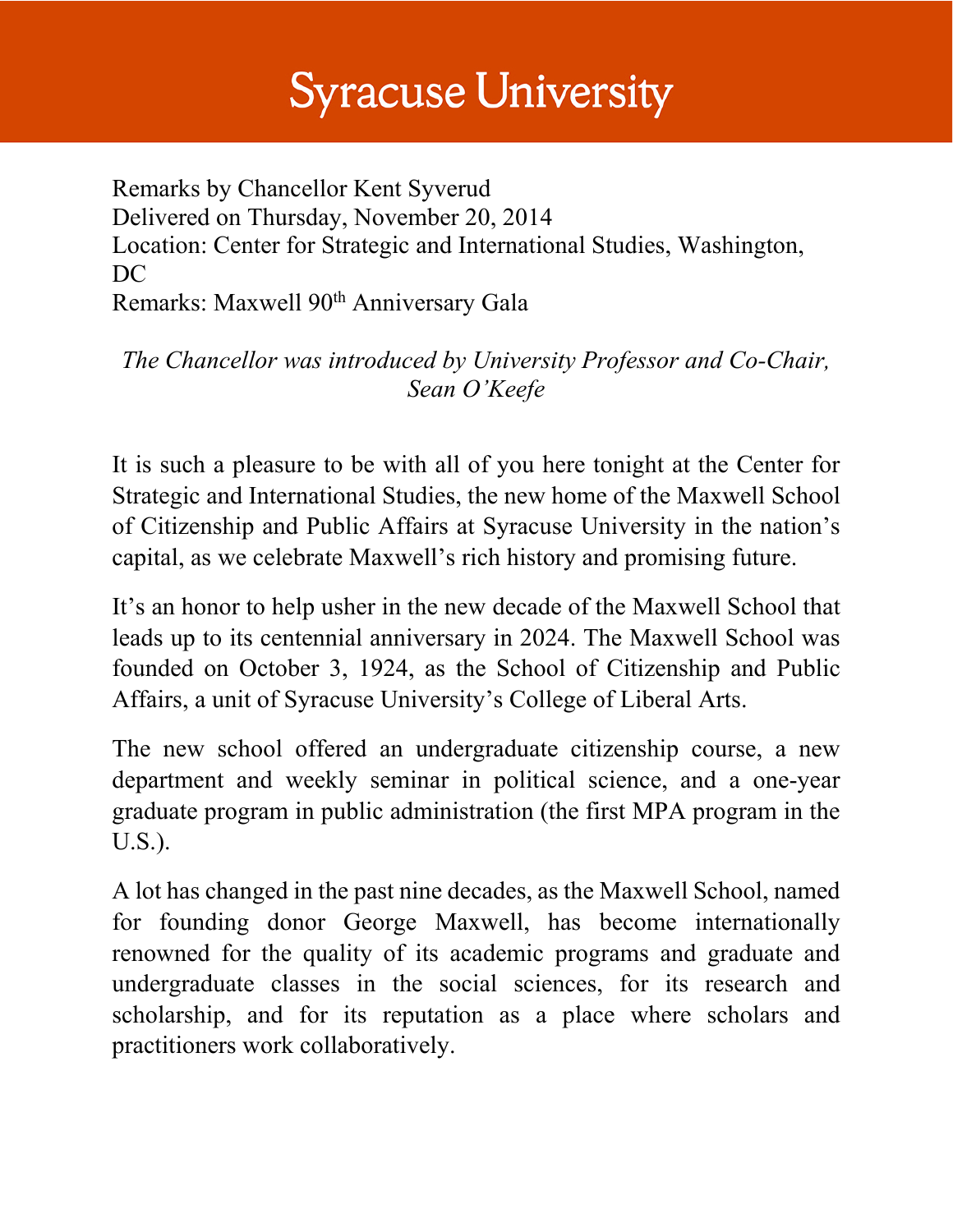The outstanding qualities and rigor of the school's departments, centers and programs bring great strength to the academic quality of Syracuse University as a whole.

While many things have changed, some things have stayed consistent from those humble beginnings. Citizenship, social science scholarship and professional education in public affairs remain at the core of the Maxwell experience.

As you will hear later this evening, plans are under way for the launch of a unique initiative to reimagine citizenship education, scholarship and engagement. This will to pay homage to the important role Maxwell has played in this area in the past, and will over the next decade and beyond.

The Maxwell community is using a novel way to create excitement around the idea of citizenship—its ToMeCitizenship, the Maxwell School Thought Bubble Campaign. Online and through social media, members of the Maxwell community and others are invited to share what citizenship means to them.

The responses received so far have been as diverse as the community is itself. They include "showing up, being engaged, being involved," to "working to make the world and nation better," to "freedom," to "the world as a single society without boundaries."

"Citizenship" is one word with so many meanings and interpretations; and there is not a better place in the world to explore the potential and possibilities of those interpretations than the Maxwell School of Syracuse University.

And the person who will lead us into this next exciting decade is Dean James Steinberg. Jim joined Syracuse University as Maxwell's Dean and University Professor of Social Science, International Affairs and Law in July 2011 after serving as Deputy Secretary of State under President Obama and Secretary Clinton.